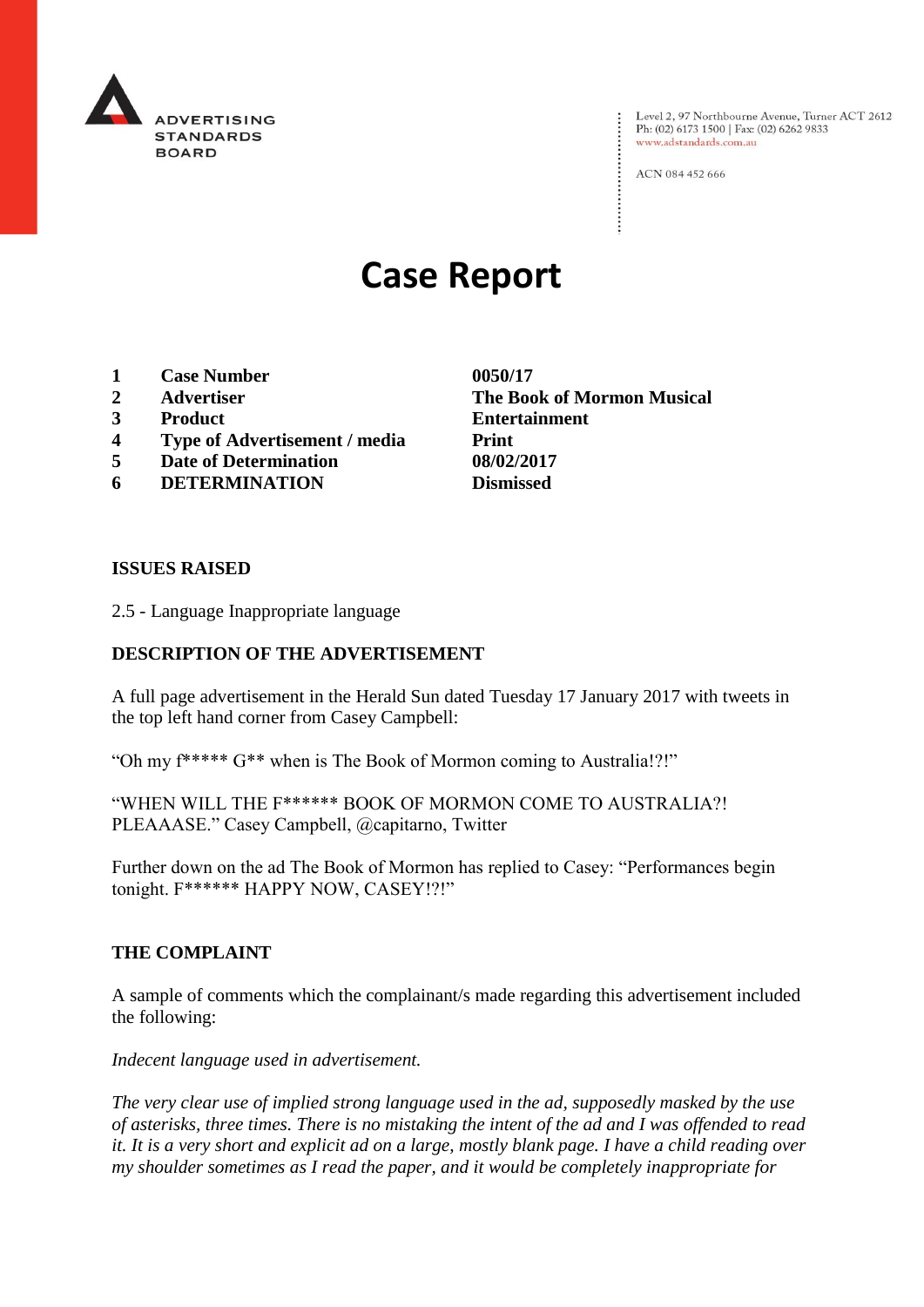*them to read this. I believe that this contravenes Section 2.5 of the AANA Code of Ethics, that "strong and obscene language should be avoided".*

## **THE ADVERTISER'S RESPONSE**

Comments which the advertiser made in response to the complainant/s regarding this advertisement include the following:

*We sought and received editorial approval from the publication and worked with them to amend original tweet to copy that was acceptable to them. Similar ads ran in newspapers in the UK and received minimal complaints however the Advertising Standards Authority did not uphold these complaints. Here is the link to the decision: https://www.asa.org.uk/Rulings/Adjudications/2015/8/The-UK-Mission-Ltd/SHP\_ADJ\_303475.aspx#.WHlxAPmLSM8*

*Also it is our understanding that the Herald Sun uses unedited expletives in editorial, for example the below: http://www.heraldsun.com.au/lifestyle/fashion/vogue-trends/oscarembarrassment-academy-judge-lets-slip-how-voting-actually- works/newsstory/49ab92de1be5e69475329a37cd4bd85c*

# **THE DETERMINATION**

The Advertising Standards Board ("Board") considered whether this advertisement breaches Section 2 of the Advertiser Code of Ethics (the "Code").

The Board noted the complainants' concerns that the advertisement uses explicit language which is not appropriate for children to see.

The Board viewed the advertisement and noted the advertiser's response.

The Board considered whether the advertisement complied with Section 2.1 of the Code which requires that 'advertisements shall not portray or depict material in a way which discriminates against or vilifies a person or section of the community on account of race, ethnicity, nationality, gender, age, sexual preference, religion, disability, mental illness or political belief.'

The Board noted this print advertisement promoting The Book of Mormon Musical features the phrases, "Oh my f\*\*\*\*\*\* g\*\*", "When will the f\*\*\*\*\*\* Book of Mormon come to Australia", and "F\*\*\*\*\*\* happy now".

The Board noted the reference to "Oh my f\*\*\*\*\*\*  $g^{**}$ " and considered that the most likely interpretation of this phrase is "Oh my fucking god" or "OMFG". The Board noted that the advertised product is a musical about religion and a minority of the Board considered that associating a profanity with God in this context is offensive to those with strong Christian